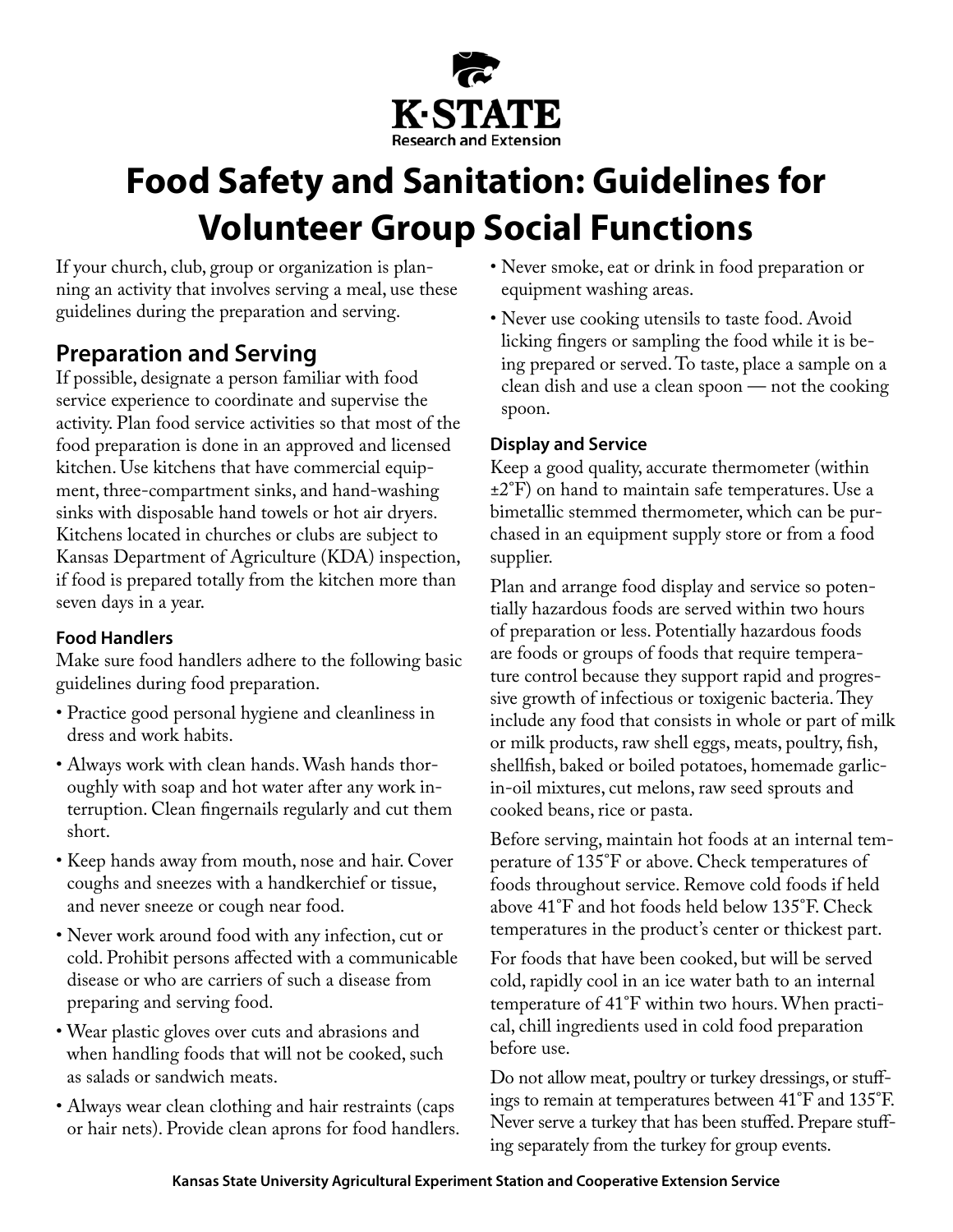Avoid cross-contamination of foods. Store raw foods away from cooked foods. Never use the same utensils for raw and ready-prepared cooked products unless they are washed and sanitized.

Upon completion of the social function, discard foods that have been served but not consumed. Guests who serve themselves should not be allowed to reuse soiled plates. Encourage guests to get a new plate each time they serve themselves.

Store and serve high acidic beverages, such as punch and fruit beverages, in containers made from food grade plastic, stainless steel or glass. Aluminum-plated, porcelain or enamelware containers should never be used for storage or serving acidic beverages.

# **Cleaning and Sanitizing**

### **Manual Cleaning and Sanitizing**

Washing dishes, pots and pans in a three-compartment sink takes six steps.

- 1. Clean and sanitize the sinks and the work surfaces before each use.
- 2. Scrape and presoak items to be cleaned to remove food soil that may reduce the effectiveness of the detergent. Silverware should be presoaked in a hot, soapy water solution.
- 3. Wash in the first sink, using a clean detergent solution, at 120°F. Use a brush or cloth to loosen soil.
- 4. Rinse in the second sink, using clean, potable (drinking) water at 120°F to remove all traces of food and detergent that may interfere with the sanitizing agent.
- 5. Sanitize in the third sink by immersing items in hot water at 170°F for 30 seconds or in a chemical sanitizing solution for one minute. Chlorine concentration should be at least 50 parts per million (1 teaspoon per gallon of water). Follow manufacturer's directions for other sanitizers such as quaternary ammonia (QUATS).
- 6. Air dry. Do not wipe dry. Wiping can re-contaminate all the newly sanitized equipment and utensils.

### **Machine Cleaning and Sanitizing**

Follow the manufacturer's directions. Scrape or soak tableware, equipment and utensils before washing. Load the dishwasher properly. Overloading or improper loading will result in ineffective cleaning.

Make sure dishes and utensils are exposed to each phase of the dish washing cycle (wash, rinse, sanitize).

Temperature requirements for a hot-water machine:

- Wash cycle: 150 to 165°F
- Sanitize cycle: 180 to 195°F or
- Utensil surface temperature: 160°F

Requirements for chemical sanitizer machines:

- Chlorine solution: 50 ppm minimum concentration
- Other chemical sanitizers: follow manufacturer directions
- Exposure time: follow instructions for your machine

# **Leftovers**

Leftovers are foods prepared and served (as on a buffet), but not consumed. Plan so leftovers are kept to a minimum. Once served, food should not be reserved or reused. Exceptions to this are non-potentially hazardous foods that are still in the original packaging, such as crackers.

Keep foods that have not been served above 135°F or below 41°F. If the foods are not served, they should be cooled to 41°F within four hours and refrigerated within two hours of preparation.

Cool foods to below 41°F within two hours by:

- Placing a pan in an ice water bath.
- Increasing surface area by putting food in long, shallow pans, 2 to 3 inches deep.
- Stirring continuously.

Reuse prepared but unserved food as soon as possible.

### **Reheating**

Quickly reheat, within two hours, prepared but unserved food to 165°F before serving. Do not use reheated food more than once. Do not use hot holding equipment, such as a steam table or warmer, to reheat foods. Reheat first on stove top, then transfer to steam table or warming unit. Never mix fresh and reused foods.

# **Bake Sales**

Bake sales do not require a prior KDA permit, but they do represent a health concern. Organizers and sponsors should ensure that good sanitary practices are followed when planning, organizing or holding a bake sale.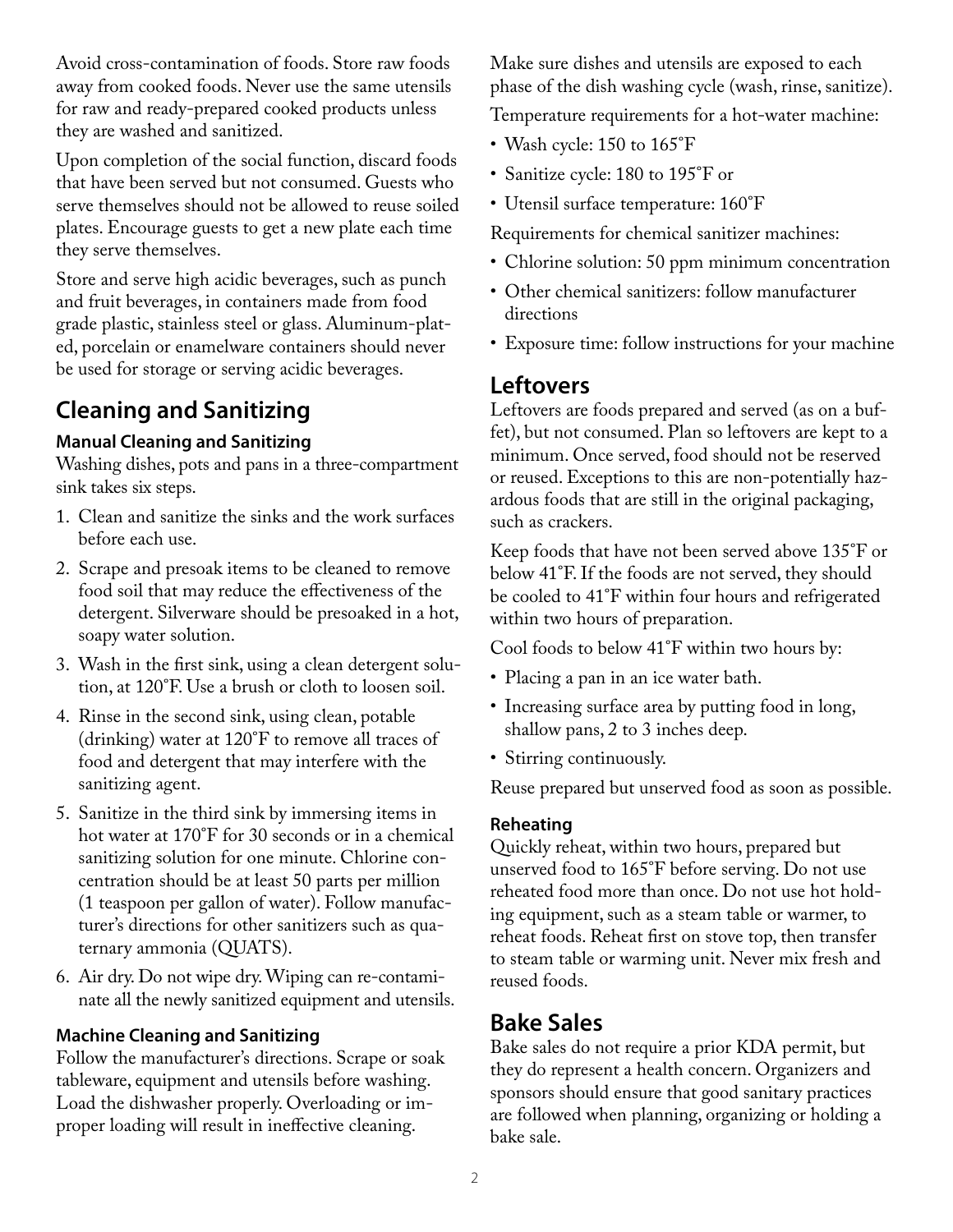Give care and thought to the preparation, transportation, display and serving of "homemade" varieties of foods commonly associated with bake sales (pies, cakes, breads, cookies). Prohibit potentially hazardous foods, such as cream pies, puddings and sandwiches.

When conducting a bake sale, follow these recommendations:

- The sponsor should maintain a list of contributors to the bake sale.
- The listing should include the name, address, and telephone number of the contributor, as well as the type of food donated.
- Food should never be solicited or accepted from any person infected by a communicable disease or who is a known carrier of such a disease.
- Food should be tightly wrapped or sealed during transport. The vehicle(s) used to transport food should also be clean and maintained in good sanitary condition. Food should not be transported with family pets.
- List all ingredients on the wrapping to inform those with food allergies.

# **Club/Organization Meetings**

Club, organization and church meetings often have members bring food to be eaten during or after the meeting. If potentially hazardous foods — such as sandwiches, cream cheese dips and deviled eggs are included, food sources should be noted and refrigeration and heat storage provided. Remember to keep hot foods hot and cold foods cold.

# **The Buffet**

When serving a meal buffet style, use common sense and acceptable food handling practices.

- Be sure each food item has its own serving utensil.
- Serve food items in shallow (2- to 3-inch-deep) containers, and replenish frequently.
- Keep cold food iced (41°F) or refrigerated.
- Use hot trays for hot foods. Candle type warmers are generally ineffective because they do not produce enough heat to retard bacterial growth.
- Cover hot food as much as possible.
- When using cooking fuel to warm foods, follow good safety procedures.

• Ensure that people get new plates each time they go through the buffet line.

# **Catered Functions**

Before hiring a caterer, ensure that the catering establishment is inspected, approved and licensed by the authorized agency (KDA). When selecting a caterer, choose one whose facilities and vehicles are inspected and clean.

# **Food Transportation**

Food must never be transported in any vehicle compartment that is not clean. It must be free from vermin and contaminants, and in good repair. While in transit, all foods must be adequately protected (covered) from sources of contamination, including animals or family pets. Cold foods must be kept cold, below 41°F; and hot foods hot, 135°F or above. Insulated carriers, such as coolers, are a good solution. However, they should be used only temporarily, because they will not raise or lower inadequate temperatures. In any event, no vehicle should be used for food transportation if it is not clean and in good repair.

# **Important Facts**

- Be sure food handlers are clean, free of disease, and they follow safe food-handling practices.
- Avoid cross-contamination of raw meats, poultry and fish with fresh foods or foods that will not be cooked. Cross-contaminated items may include hands, cooking utensils, and cutting boards.
- Keep potentially hazardous foods such as meats, poultry, shellfish, cooked potatoes, cream pies, milk products, eggs, and cream cheese out of the temperature danger zone, 41° F to 135° F. Keep hot foods hot and cold foods cold.
- Use a metal stemmed thermometer accurate to ±2°F to measure temperatures of foods.
- Never use leftover foods more than once.
- Cool hot foods quickly (to 41° F within two hours), using an ice water bath or other quick cooling method, and refrigerate.